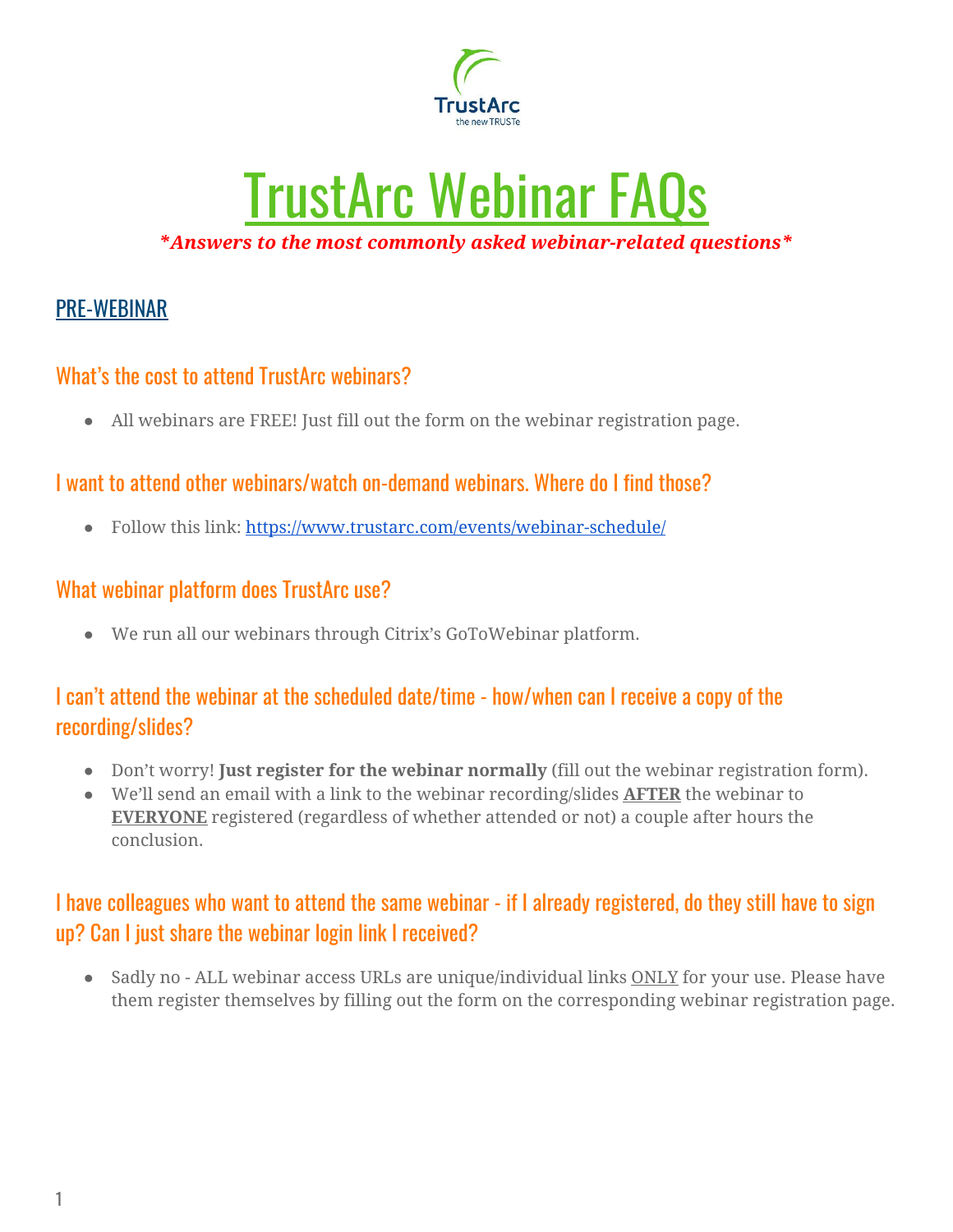## I just registered for the webinar - what happens now?

- A confirmation email from **events@trustarc.com** has been sent to you with your unique webinar access URL. \*Note that this access URL should not be shared with others.\*
	- $\circ$  If you don't receive the confirmation email within a few minutes, check your spam/junk folder (if using Office 365, check your Clutter folder).
	- Be sure to add **events@trustarc.com** to your Safe Senders List to receive future emails.
- $\bullet$  You will then receive two other webinar reminder emails (1st = day before webinar, 2nd = one hour before webinar) that will also all contain your webinar access URLs.

## \*\*\*I'm not receiving any webinar-related (confirmation/reminder/followup) emails - what now?\*\*\*

- If you don't receive the confirmation email within a few minutes, check your spam/junk folder (if using Office 365, check your Clutter folder).
- *● Be sure to add events@trustarc.com to your Safe Senders List to receive future emails.*
- If above, is still seems your Email Admin/IT is likely running some type of backend filtering so you will need to get them to whitelist TrustArc - please copy and paste the example letter below to send to them.
- Example Letter To Send To Your Email Admins/IT:

To: Email Admins/IT Dept Subject: Incoming email delivery problems

Hello,

My name is **XXXX** and I work for **XXXX**. I understand that you employ filters and/or blacklists to protect us from unsolicited email. However, this has made it difficult for me to receive requested emails such as webinar confirmations, announcements, and other promotions that have been requested from TrustArc.

TrustArc uses a marketing service called Marketo. Marketo is not an open relay and has strict anti-spam policies in place.

Because your filters may have prevented emails from Marketo, I am unable to receive requested communications from TrustArc. I ask that you please help me determine why these emails are not being delivered.

Mail from Marketo can be found by the following characteristics for whitelisting:

"Envelope from:" em-sj-77.mktomail.com

Additionally, Regex for whitelisting Return Path header (unique to TrustArc):

" 846-LLZ-652.(\d+.)\*\d+@em-sj-77.mktomail.com" Please contact me when this problem has been resolved.

Sincerely,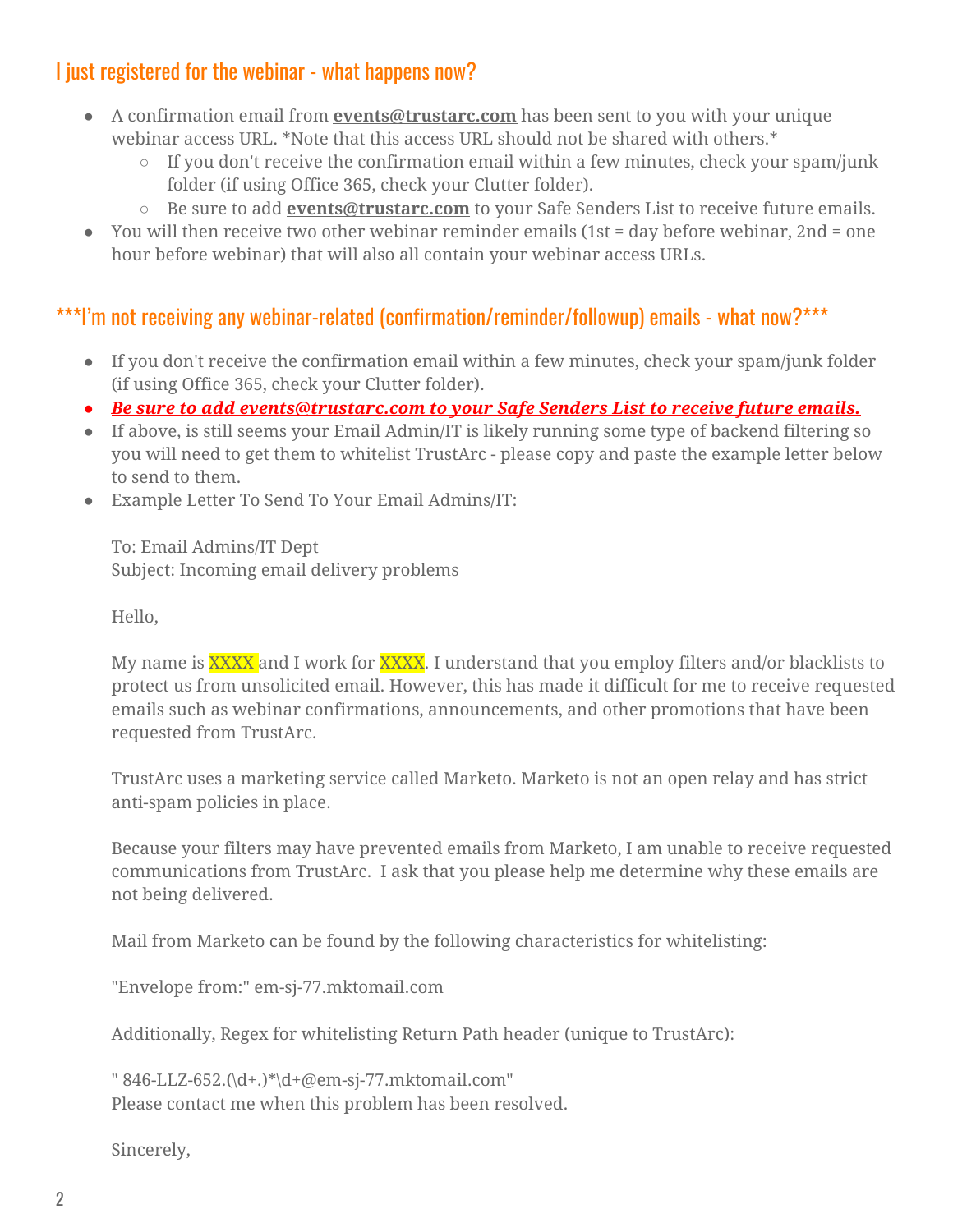## POST-WEBINAR

#### Will I receive a copy of recording and the slides presented?

● We'll send an email with a link to the webinar recording/slides after the webinar to **EVERYONE** who registered (regardless of whether you attended or not) a couple after hours the conclusion.

#### How do I receive (applicable) IAPP Credits for attending the webinar?

● TrustArc is an approved IAPP CPE provider. One hour TrustArc webinars are preapproved for 1 IAPP CPE credit. Submit through the MYIAPP function on the IAPP website.

#### How do I receive CLE credits for attending the webinar?

● Unfortunately we do not provide CLE credit approval yet. We do at the moment honor IAPP CPE credits. For those, you just submit through the MYIAPP function on the IAPP website.

## OTHER QUESTIONS

#### I have other questions that I didn't find an answer to here - who do I contact?

• Please send an email to **[events@trustarc.com](mailto:events@trustarc.com)** describing the situation and we will respond shortly.